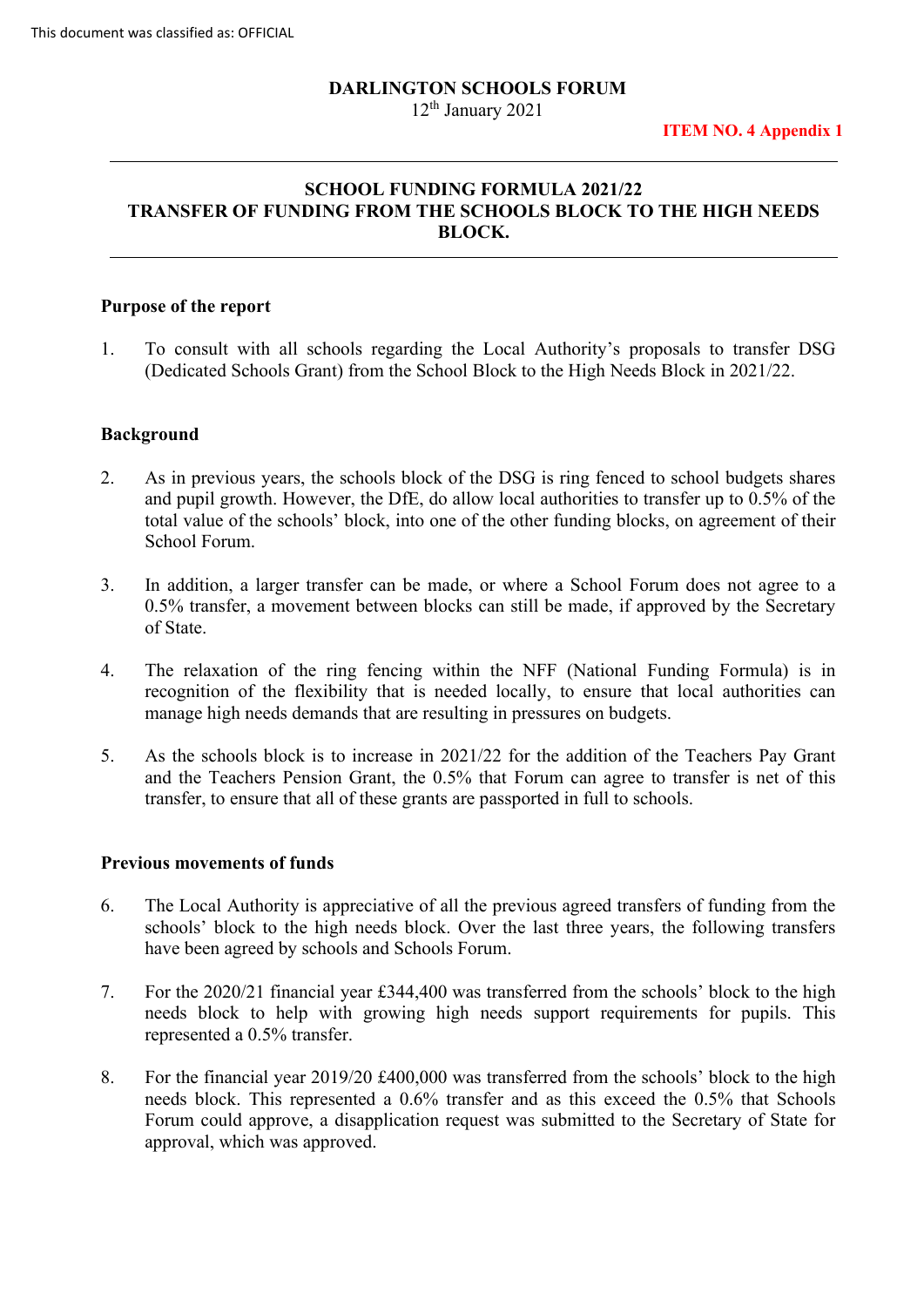- of 0.5%. 9. For the financial year 2018/19 £325,508 was transferred between the two blocks, a transfer
- agreed. 10. In all three years the transfer has been used across all expenditure areas within high needs service provision, ensuring that children have been placed in the most appropriate placement or received the support they need for their education. In 2020/21 the funding was transferred to allow existing support to continue pending the increase in local capacity which had been

# **Proposed Transfer in 2021/22**

- 11. The Local Authority is aware of the significant budget pressures schools are facing and appreciates all the previous movements of funds from the schools' block. However due to the ongoing pressures in high needs budgets the Local Authority is looking for support from schools and the Schools Forum to transfer 0.5% of the schools' block (after TPG & TEPG) into the high needs block to assist with budget pressures in that area.
- 12. The Local Authority appreciates the pandemic has led to additional costs for schools and that there is still a lack of clarity on how schools will be recoup additional spend from proposed transfer and how the transfer will affect schools is captured in the following central government. Unfortunately the pandemic has led to unavoidable delays in the construction of the commissioned additional capacity for specialist placements in Darlington which has led to the decision to request additional support. Detail of the reasons for the paragraphs.

### **Reasons for Transfer**

### Budget and Costs

- As these units were not planned to be operational from April 2020 the transfer of funding capacity grew. 13. The transfer that was agreed for the 2020/21 financial year allowed a projected in year balanced budget to be set. This budget was set on the assumption that the additional local capacity (i.e. new SEN units) would come on stream in 2020/21 and therefore reduce the need to place increasing numbers of children in out of Darlington or independent settings. from the schools' block allowed a transition period until the units became operational and
- which means a significant part of the high needs' recovery plan has also moved back a year from the original plans. 14. Due to build issues and COVID 19 the new SEN units opening dates have slipped by a year,
- the last five years. 15. At the end of 2019/20, Darlington had a deficit on its high needs block of approximately £5.2 million which was the combination of an overspend in 2017/18, 2018/19 and 2019/20. Appendix 1 shows the expenditure on high needs against the high needs' allocations over
- in Darlington. In that period the high needs block allocation has increased, but at a 16. As can be seen in appendix 1 the expenditure on high needs has been increasing each year in line with increased demand for support and the additional cost of not having local capacity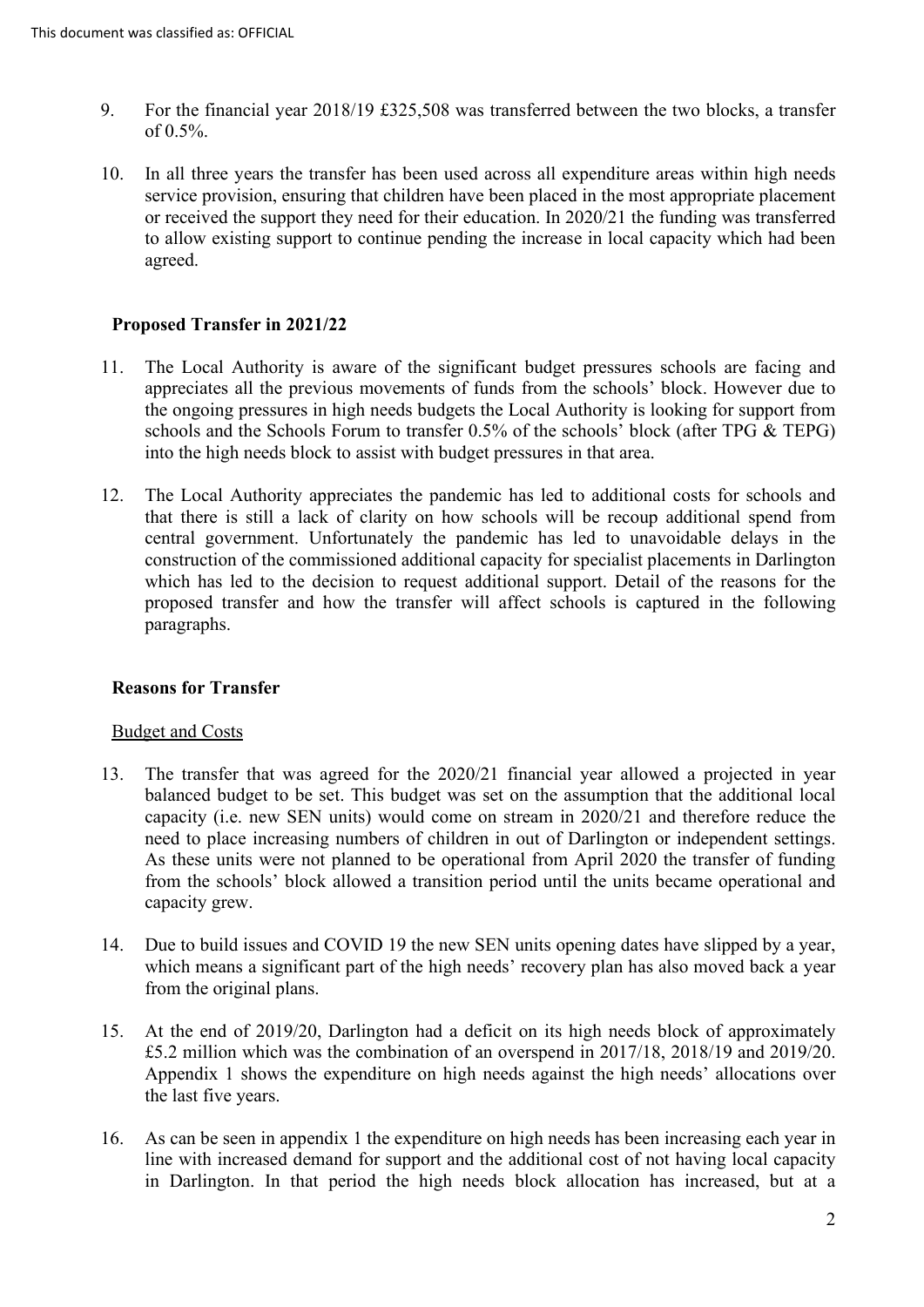than the combined value of the high needs overspend over the last five years, as transfers of significantly lower amount than the demand. The accumulated deficit  $(f5.2 \text{ million})$  is less funding from other blocks have reduced the pressure.

- near the existing expenditure levels. 17. The high needs block overspend is not unique to Darlington and is mirrored in many local authority areas across the country. The Government has recognised the issue with high needs funding and has allocated additional funding into the high needs block both in 2020/21 and 2021/22, though in Darlington this increase mainly just increased the budget to
- January), the projected position for this year is an overspend in excess of £700,000. The pressure is made up from a continuation of pressures that have a occurred in the last three years, (i.e. increased demand and local capacity) and the result of not seeing savings materialise from placing children in the new Darlington capacity (which has been delayed 18. Appendix 2 shows the current projected expenditure on high needs for the 2020/21 financial year. Whilst there are still several assumptions in figures which may lead to the final budget position being different (an updated budget projection will be reported to School Forum in for a year).
- resources to pay off DSG deficits without the approval of the Secretary of State. This means 19. Guidance from the DfE for 2021/22 states that the DSG should be brought back into balance in a timely period. This period is not defined as the department recognises that historic deficits will take time to be recovered. The Schools and Early Years (Finance) Regulations were changed form 2020/21 to no longer allow the Local Authority to use their own deficits need to be recovered from within the DSG over future years.
- deficits within the DSG. In all cases the DfE expect local authority's management plans to focus on how they will bring in year spending in line with in year resources. 20. The DfE expect the Local Authority to work with the DfE using recovery plans to manage
- 21. Attached at appendix 3 is the revised high needs recovery plan for Darlington, which shows This is a working document and therefore estimations of future spend, and savings are based upon current assumptions and knowledge. It is likely that in future years, particularly year the estimated expenditure in all the areas of the high needs block over the next three years. three (2023/24) that the figures will change as changes are introduced in delivery. This plan is regularly reviewed in line with current demands and expenditure. Further updates will be presented to School Forum at each of their meetings.
- also shows estimated savings from the opening of additional local capacity. 22. The plans show expenditure based on current delivery and the inclusion of new services/plans to deliver the best SEND services in Darlington within resources. The plan
- transfer from the schools' block to the high needs block. With this transfer the plans shows a small deficit of £100,000 in 2021/22 before beginning to run at a surplus in future years. 23. The plan assumes that in 2021/22 that schools (and Schools Forum) will agreed to a 0.5%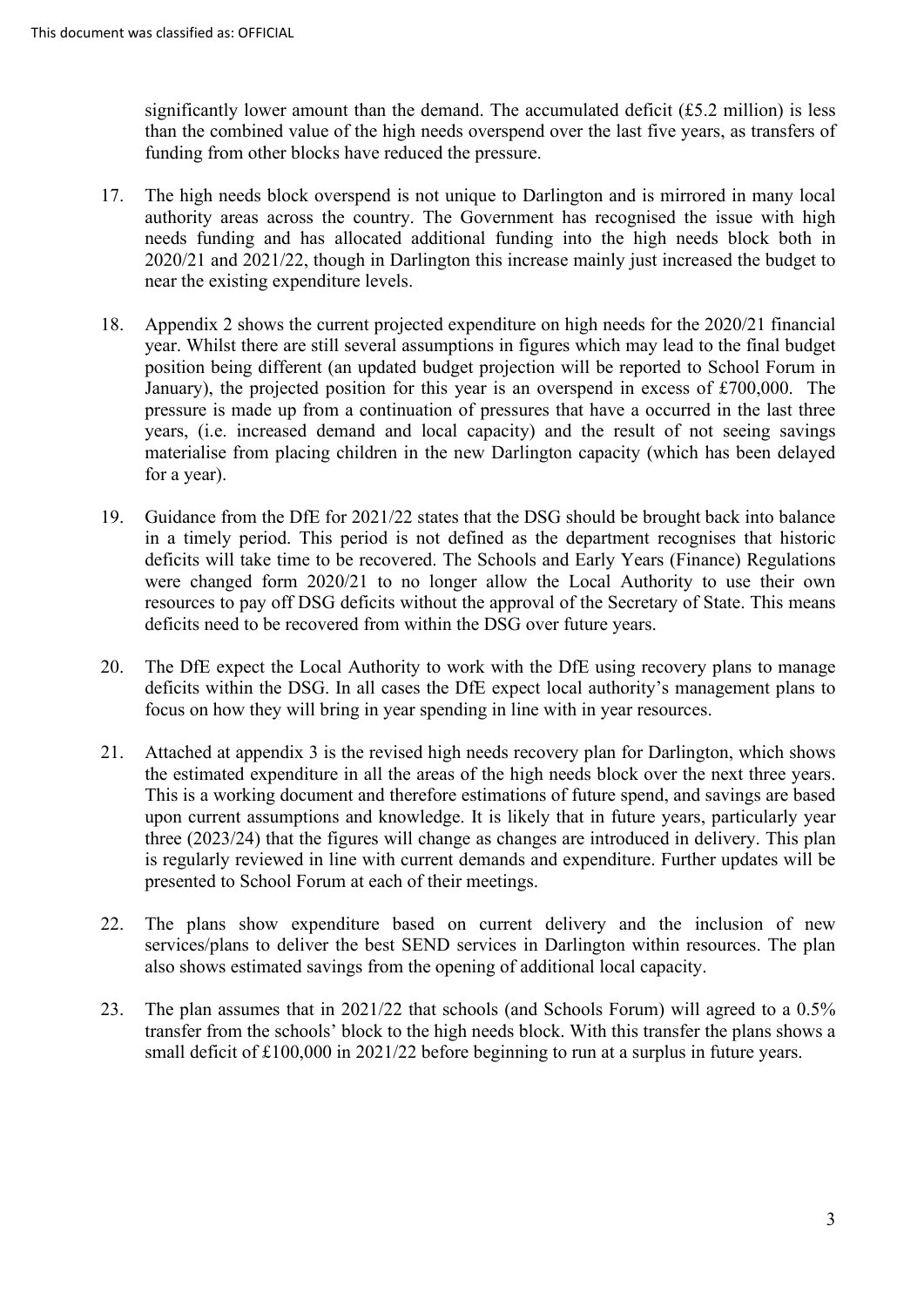### **Demand**

- 24. The demand for specialist high needs placements has continued to increase. The current position of Darlington's EHCP cohort, from birth to NCY 13, over the period 01/09/2020 – 30/09/2020 is:
	- Number of pupils in Mainstream settings 290
	- Number of pupils in Special (275) or Independent Special Schools (55) 330
- 25. The current use of the high needs block to support placements shows that 68% of placements are at special and independent schools and 32% are in mainstream settings.
- 26. Nationally published data shows continued demand pressure for specialist placements. The number of Darlington pupils educated in a specialist placement increased from 309 in 2018 to 333 in 2020.
- [disability-send/.](https://www.darlington.gov.uk/education-and-learning/darlington-special-educational-needs-service/local-area-strategy-for-special-educational-needs-andor-disability-send/) It was approved by Cabinet in March 2019. The strategic priorities for SEND are identified in section 7 of the strategy. Objective 2 focusses on: 27. Darlington's Local Area SEND Strategy covers the period 2019-2022 and is published on the Council's website at: [https://www.darlington.gov.uk/education-and-learning/darlington](https://www.darlington.gov.uk/education-and-learning/darlington-special-educational-needs-service/local-area-strategy-for-special-educational-needs-andor-disability-send/)[special-educational-needs-service/local-area-strategy-for-special-educational-needs-andor-](https://www.darlington.gov.uk/education-and-learning/darlington-special-educational-needs-service/local-area-strategy-for-special-educational-needs-andor-disability-send/)
	- Building capacity in mainstream and specialist settings to support Children and Young People to be educated in their local community and to reduce reliance on out of area placements 0-25
- 28. Darlington has a higher than average number of pupils with EHCPs and more young people with EHCPs in special schools as opposed to mainstream provision.
- 29. Due to lack of local provision the Local Authority is often reliant on independent specialist placements to support these young people even when they may have coped as well in maintained specialist provision.
- 30. The Local Authority is working hard to build capacity in our mainstream provision and SEND units to prevent EHCP children having to be escalated into specialist provision. That in turn should free up specialist capacity to reduce the number of external placements that occur due to lack of local provision. Unfortunately Covid-19 restrictions has led to slippage on construction timeframes.
- 31. The Red Hall primary unit (16 SEMH places plus 4 assessment places) is a new build start (AY2021/22). The project is well under way and work is starting to move inside the project on the school site and will be complete by Easter 2021 ready for a September 2021 newly constructed building.
- 2021 start (AY2021/22). There is no scope for further slippage, any delays may mean that the opening will be delayed slightly. This will require some interim arrangements being made for the pupils who are due to attend. Groundworks are already complete and the use 32. The Rise Carr secondary unit (15 SEMH places plus 4 assessment places) is a new build project on the school site and is planned to complete by August 2021 ready for a September of a Composite Timber Frame means that works will move quickly once that is erected in January.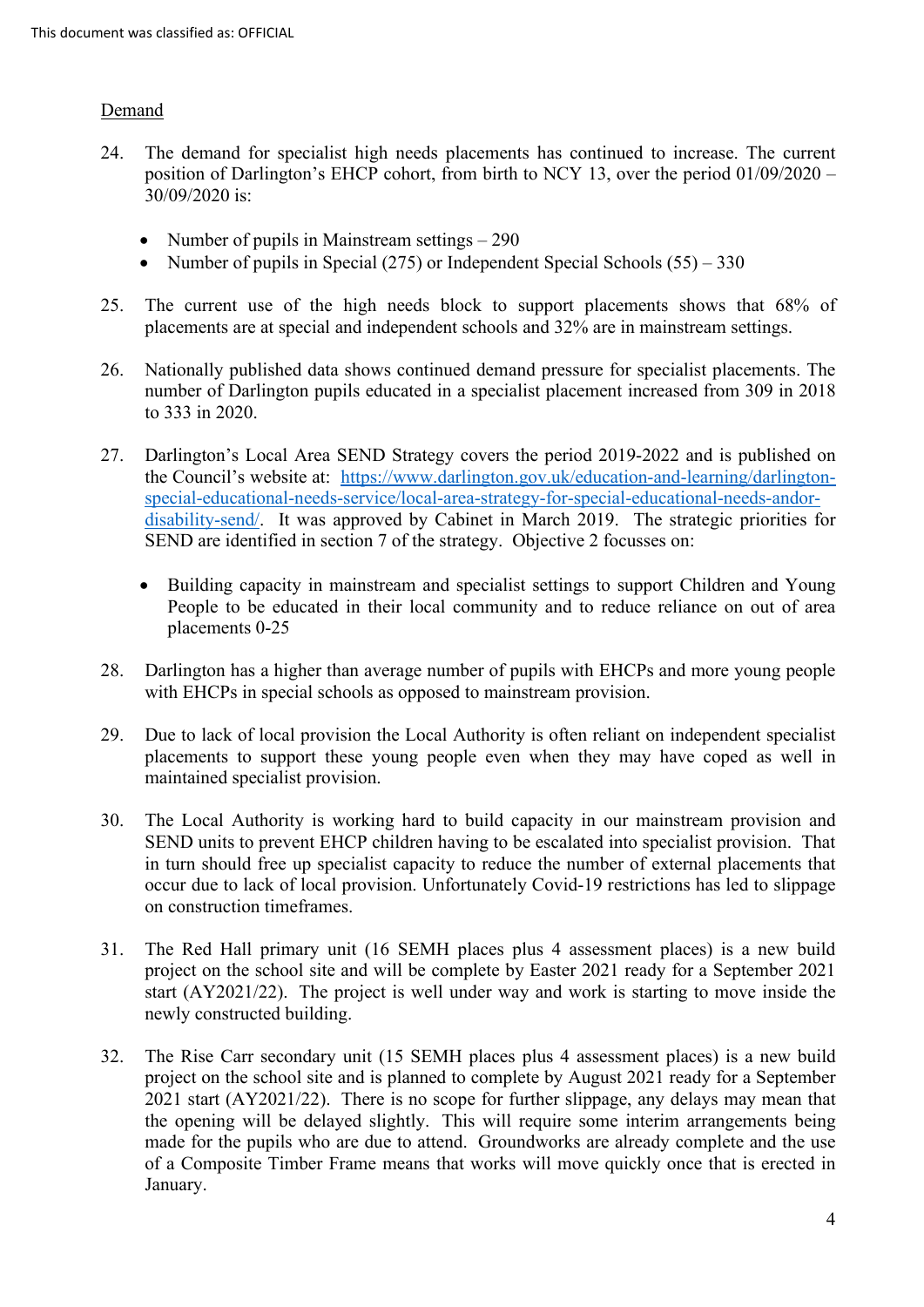- Redcar which is due to open in September 2022. This has been approved by ministers, an approved provider agreed and the initial 'kick-off' meeting with DFE staff has taken place. local provision that could support these young people, this in turn will reduce the over-33. Darlington will have 25 SEMH places at the 100 place all age Tees Valley Free School in The driver behind this change was the increased levels of SEMH identified and the lack of reliance on independent specialist provision.
- 34. The Local Authority has appointed key post holders to increase support to schools from non- High Needs Block funding:
	- • Strategic Commissioning Manager SEND to lead work on identifying future commissioning intentions and ensuring both quality and value for money in existing and future independent specialist placements.
	- a more timely response to fixed term and permanent exclusions. • Inclusion Lead Officer –. This post has impacted positively by creating additional capacity for the authority to support the work of the Vulnerable Pupil Panel and enabling
	- EHE Advisor- The authority now has a greater knowledge and understand of the children who are currently EHE, those who are at risk of EHE and the circumstances that both lead to EHE and the processes that can return EHE children to education settings.
- commissioning opportunities in relation to ASD pathways and Speech and Language 35. Work continues to be undertaken with Health colleagues to explore further joint therapy.
- and opportunities to support SEND pupils in Darlington and a full year 1 review of the 36. The Local Authority is working with the Education Strategy Group to identify future trends Local Area SEND strategy is planned to include all schools and partner agencies.

# **Proposals to move funds in 2021/22**

- schools' block to the high needs block in 2021/22. 37. The Local Authority is seeking schools (and Schools Forum) support to transfer 0.5% of the
- indicative allocations for the 2021/22 DSG blocks that have been received. Any actual 38. Please note that all figures included in this section of the report are based upon the transfers will be based upon the actual DSG allocations which will be received in mid-December. These figures will be reported to School Forum (and hence schools) in January.
- 39. The Schools Block is set to increase by £2.7 million in 2021/22 (after removing the transfer Authority will attempt to have the least impact on schools' budget in any proposed transfer in of the Teachers Pension and Pay Grants), however the Local Authority is aware that this increase is not coving the financial pressures schools are experiencing. Therefore, the Local of funds between the blocks and endeavour to continue to set a local funding formula which includes all the revised NFF rates for 2021/22.
- 40. School Forum agreed a transfer 0.5% of funding from the schools' block to high needs block in 2020/21 but it was still able to introduce the new NFF rates for all the factors used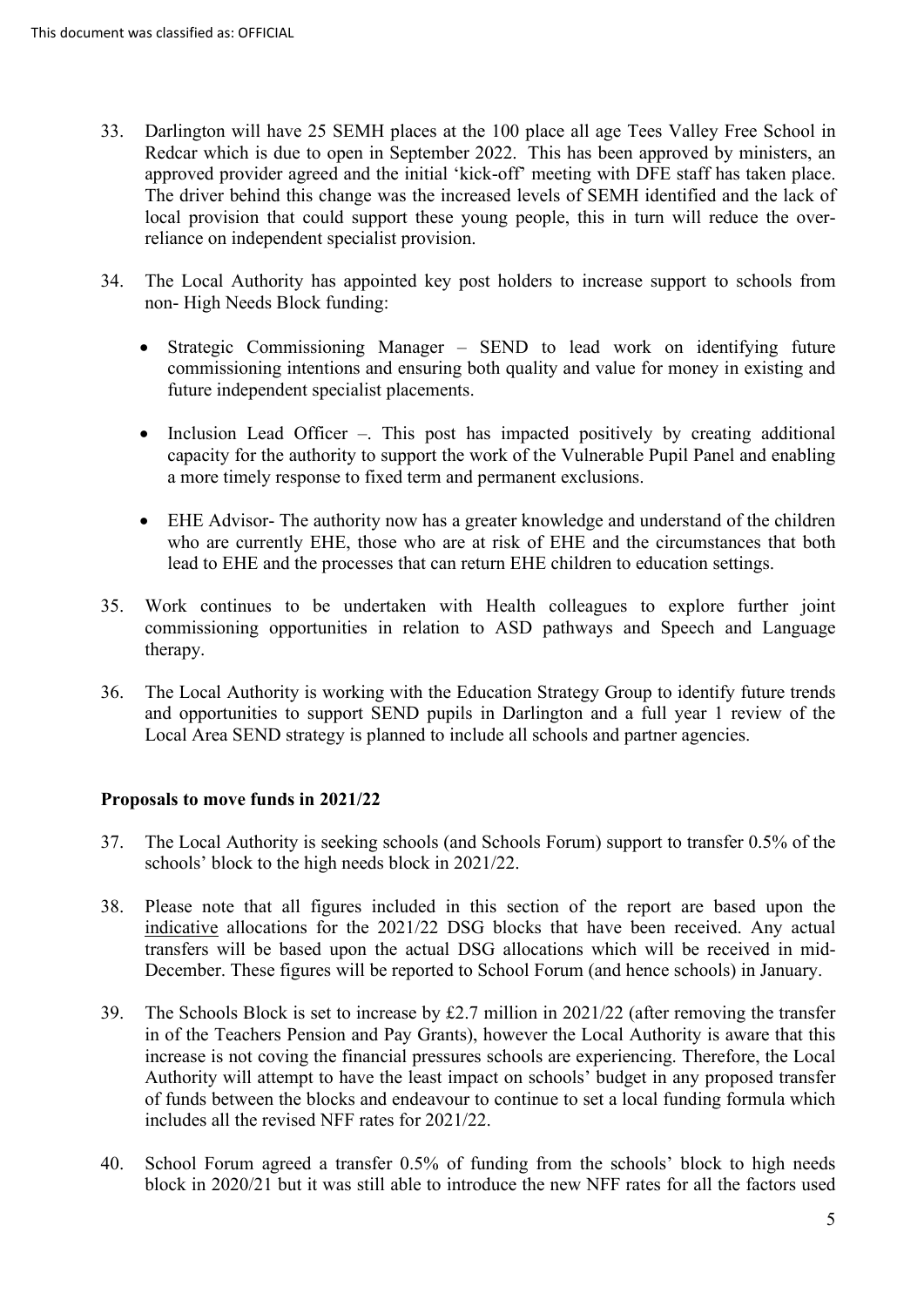route again in 2021/22. in the Darlington Formula. This was made possible by using some of the previous years school block underspend in setting the formula. The Local Authority wishes to follow this

- would equate to approximately £358,000. 41. Based on the indicative schools' block DSG allocation for 2021/22 a 0.5% budget transfer
- regarding high needs, as the savings in expenditure from the new local capacity will only be less impact on high needs services. 42. A transfer of £358,000 in 2021/22 will assist with creating a balanced budget for 2021/22 a part year effect in 2021/22. Having a nearly balanced budget in 2021/22 will ensure that the accumulated deficit increases only marginally, meaning that this can be recovered with
- between the blocks will ensure funding is available for invest to save purposes. The high needs recovery plan includes two new developments to enhance and deliver better high 2020 meeting, however due to the COVID pandemic have not progressed as planned. 43. As well as assisting with a balanced high needs budget in 2021/22 the transfer of funding needs services in Darlington. These two schemes were discussed by Forum at their March
- 44. Although these schemes may no longer take place as originally intended due to changed needs, it is the case that in order to deliver a balanced budget in the future that new methods of delivery will need to be investigated. A fund is therefore required as an "invest to save", needs block budget increases are likely to be all used up with existing service delivery. which will enable new delivery models to be developed. Without an invest to save, the high
- 45. DfE guidance has suggested that Local Authorities should use increased high needs block allocations to investigate new ways of working, rather than "just to plug the gap between income and expenditure".
- 46. An invest to save fund will deliver future years savings, which will help to ensure that the high needs block stays in balance and help with the repayment of the accumulated deficit. In addition, this will free up funding from the block which can be reinvested into schools SEN provision in future years.
- would equate to approximately £358,000. There is currently £128,029 of underspend that there will be a saving of £57,564 in 2020/21 in the schools' block from the growth fund. 47. Based on the indicative schools' block DSG allocation for 2021/22 a 0.5% budget transfer brought forward from previous years, which is unallocated. In addition to this, it is expected
- 2021/22 DSG allocation changes (no indicative allocation was received). As well as the final outturn position for the growth budget in 2020/21. 48. The result of this is that to make a transfer of £358,000, only £172,407 is required to be transferred from the 2021/22 allocation, if these underspends are used towards the transfer. This figure may be less if the actual DSG allocation for 2021/22 is higher than the indicative figure (this will depend on the October 2020 census), or the allocation for growth within the
- census using the DSG allocations received in December for 2021/22. In order to see the impact of any transfer of funding, modelling has been undertaken. These models are 49. The schools budget share for  $2021/22$  will be calculated based upon the October 2020 calculated using the 2020/21 data with the indicative funding for 2021/22. This allows schools to see the difference in the amount of funding they would have received in the